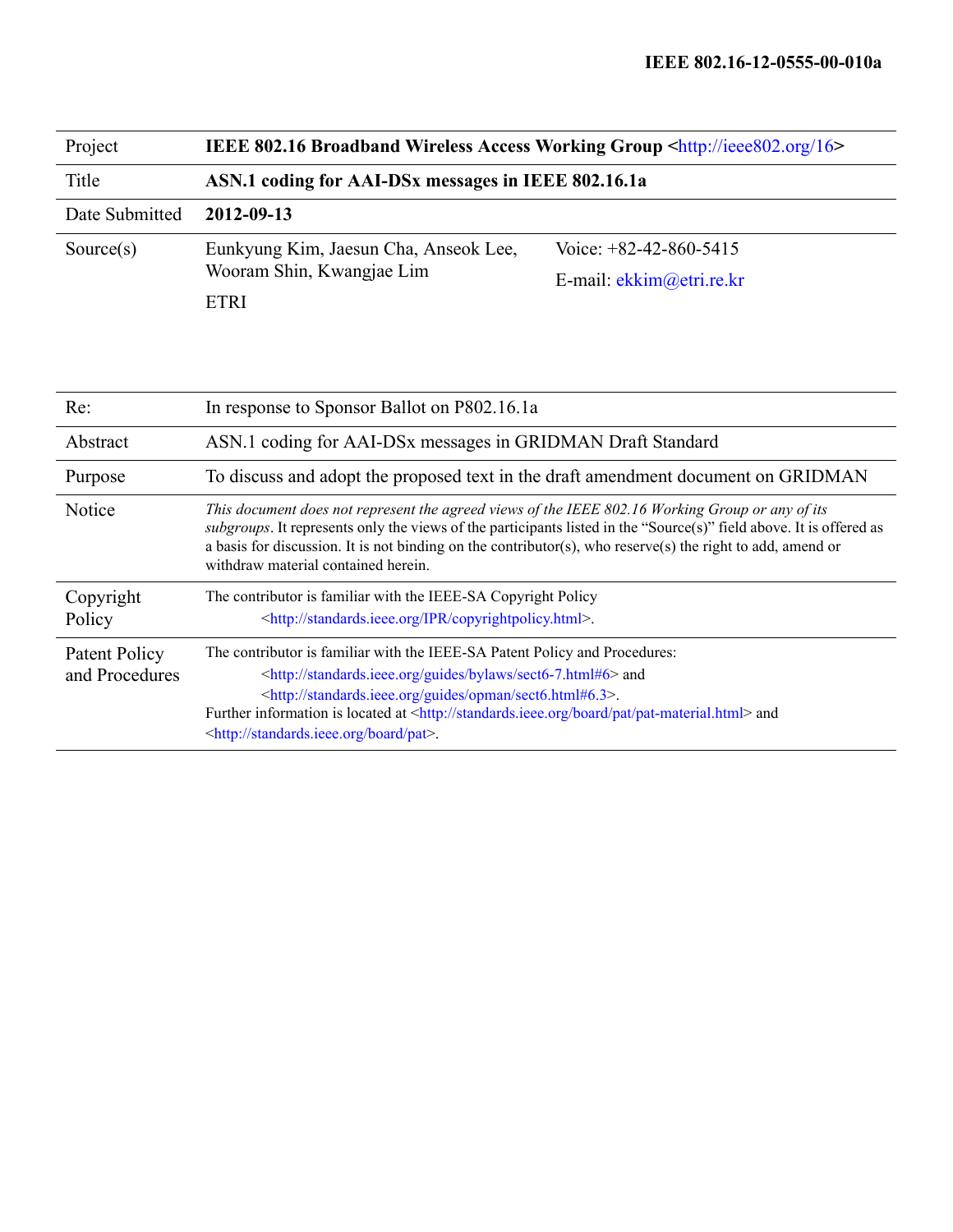# **ASN.1 coding for AAI-DSx messages in IEEE 802.16.1a**

*Eunkyung Kim, Jaesun Cha, Anseok Lee, Wooram Shin, Kwangjae Lim ETRI*

## **1. Introduction**

This document provides ASN.1 encoding for AAI-DSA-REQ/RSP and AAI-DSC-REQ messages in P802.16.1a.

### **2. References**

[1] IEEE 802.16-12-0132-00, GRIDMAN System Requirement Document including SARM annex, January 2012.

- [2] IEEE P802.16n<sup>TM</sup>/D5, Air Interface for Broadband Wireless Access Systems Draft Amendment: Higher Reliability Networks, June 2012.
- [3] IEEE P802.16.1a<sup>TM</sup>/D5, WirelessMAN-Advanced Air Interface for Broadband Access Systems Draft Amendment: Higher Reliability Networks, June 2012.
- [4] IEEE P802.16TM-2012, IEEE Standard for Air Interface for Broadband Wireless Access Systems, August 2012.
- [5] IEEE P802.16.1TM-2012, IEEE Standard for WirelessMAN-Advanced Air Interface for Broadband Wireless Access Systems, September 2012.

# **3. Proposed Text on the IEEE 802.16.1a Amendment Draft Standard**

[-------------------------------------Start of Text Proposal---------------------------------------------------]

## *[Remedy: Replace text in line#33-35, page 237, P802.16.1a/D5 by following]*

```
46
47
48
49
50
51
52
53
54
55
56
57
58
59
60
61
62
63
64
65
   -- *-*-*-*-*-*-*-*-*-*-*-*-*-*-*-*-*-*-*-*-*-*-*-*-*-*-*-*-
   -- Connection management Messages *
   -- *-*-*-*-*-*-*-*-*-*-*-*-*-*-*-*-*-*-*-*-*-*-*-*-*-*-*-*-
  ServiceClassName ::= IA5String (SIZE (2..128)) 
                         INTEGER (0..4294967295)
  Interval ::= INTEGER (0..65535)
   GlobalServiceClassName ::= SEQUENCE {
        directionIndicator DirIndicator OPTIONAL, 
        maxSustainedRate INTEGER (0..63) OPTIONAL, 
        maxTrafficBurst INTEGER (0..63) OPTIONAL, 
        minReservedTrafficRate INTEGER (0..63)    QPTIONAL,
        maxLatency INTEGER (0..63) OPTIONAL,
       pagingPreference PagingPreference OPTIONAL, 
       reqTransmissionPolicy ReqTransmissionPolicy OPTIONAL, 
        reqTransmissionPolicy     ReqTransmissionPolicy          OPTIONAL,<br>ulGrantScheduling       UlGrantScheduling           OPTIONAL,
        toleratedJitter INTEGER (0..63) OPTIONAL, 
       trafficPriority INTEGER (0..7) OPTIONAL, 
        unsolicitedGrantInterval INTEGER (0..63) OPTIONAL,
```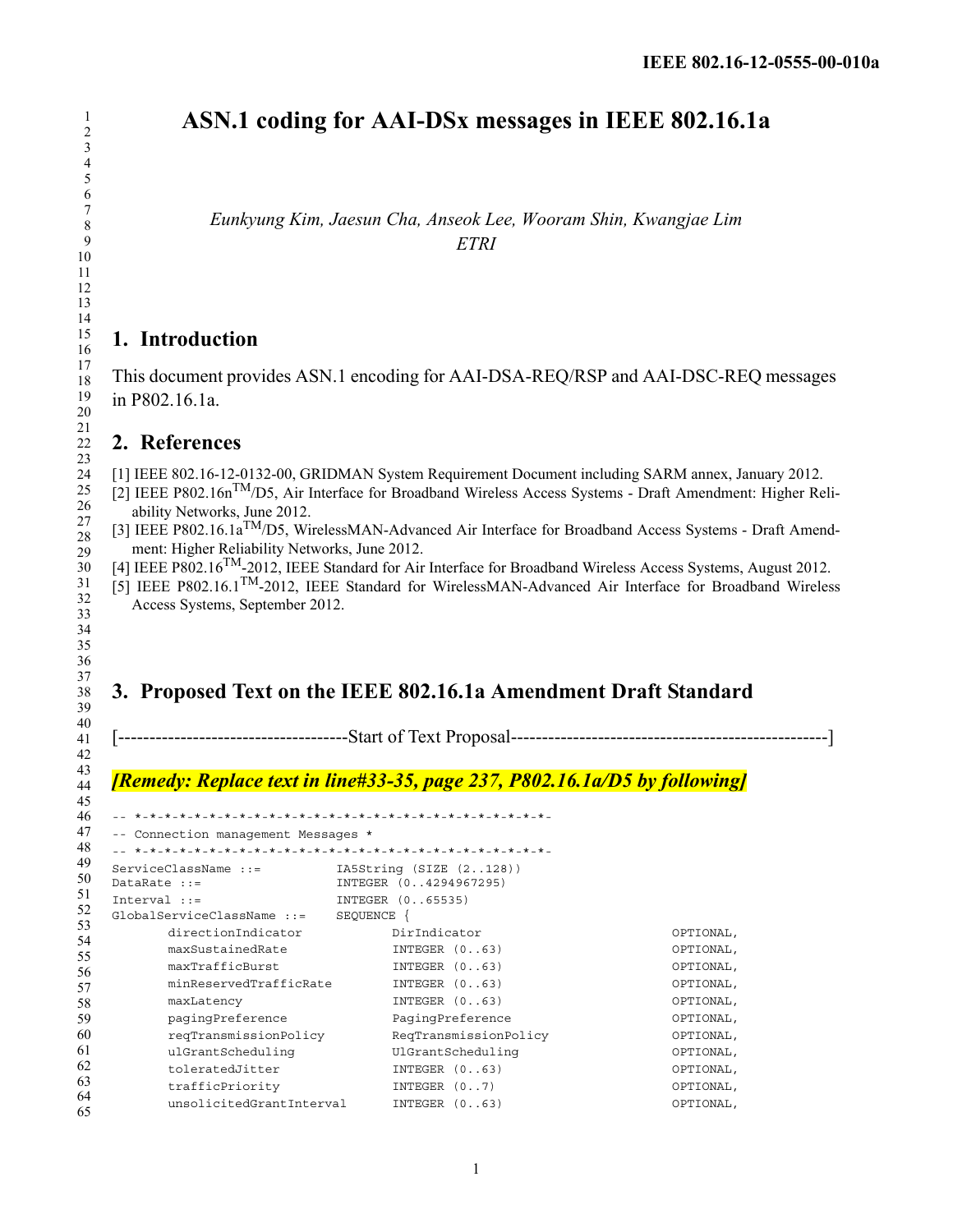```
1
2
3
4
5
6
7
8
9
10
11
12
13
14
15
16
17
18
19
20
21
22
23
24
25
26
27
28
29
30
31
32
33
34
35
36
37
38
39
40
41
42
43
44
45
46
47
48
49
50
51
52
53
54
55
56
57
58
59
60
61
62
63
64
65
       unsolicitedPollingInterval INTEGER (0..63) OPTIONAL
  } 
   VendorID ::= BIT STRING (SIZE (24))
   QosParameterSetType ::= BIT STRING { 
                              provisionedSet (0),
                               admittedSet (1),
                               activeSet (2) 
                         } (SIZE (3)) 
  DirIndicator ::= ENUMERATED {
                              uplink, 
                              downlink 
                         } 
  ConfirmationCode ::= ENUMERATED { 
                               successful, 
                               failure 
                         } 
   -- The mapping of predefined BR index used in quick access message to
   -- BR size and BR actions
  PredefinedBrIndex ::= SEQUENCE { 
       brIndex INTEGER (0..15) OPTIONAL, 
        brAction INTEGER {
                                    ertPS (0), 
                                    aGP (1),
                                    br \t\t(2)} (0..3) OPTIONAL, 
       brSize INTEGER (0..2047) OPTIONAL
  } -- bytes 
  UplinkQosInfo ::= SEQUENCE { 
       ulGrantScheduling UlGrantScheduling OPTIONAL, 
        ulSchedulingType CHOICE {
             ertPs SEQUENCE {
                   unsolicitedGrantInterval Interval 
              }, - - ms
              ugs SEQUENCE { 
                   unsolicitedGrantInterval Interval
              }, -- ms 
              rtPs SEQUENCE { 
                   unsolicitedPollingInterval Interval 
              }, -- ms 
              aqPs SEQUENCE {
                   priGrantPollingInterval Interval, \qquad \qquad \text{--} \text{ms}secGrantPollingInterval Interval OPTIONAL, -- ms
                   priGrantSize GrantSize, GrantSize, and the set of the set of the set of the set of the set of the set of the s
                    secGrantSize GrantSize GrantSize OPTIONAL, -- bytes
                    adaptationMethod ENUMERATED { 
                                         absInitiated, 
                                          amsInitiated 
                                    } 
              } 
        }, 
        accessClass INTEGER (0..3) OPTIONAL, 
         differentiatedBrTimer INTEGER (1..64) OPTIONAL, -- frames 
         predefinedBrIndexList SEQUENCE (SIZE (0..15)) OF PredefinedBrIndex OPTIONAL, 
        initialBackoffWindowSize INTEGER (0..15) OPTIONAL, 
        maxBackoffWindowSize INTEGER (0..15) OPTIONAL, 
        backoffScalingFactor INTEGER (0..15) OPTIONAL
   } 
   QosParameter ::= SEQUENCE {
```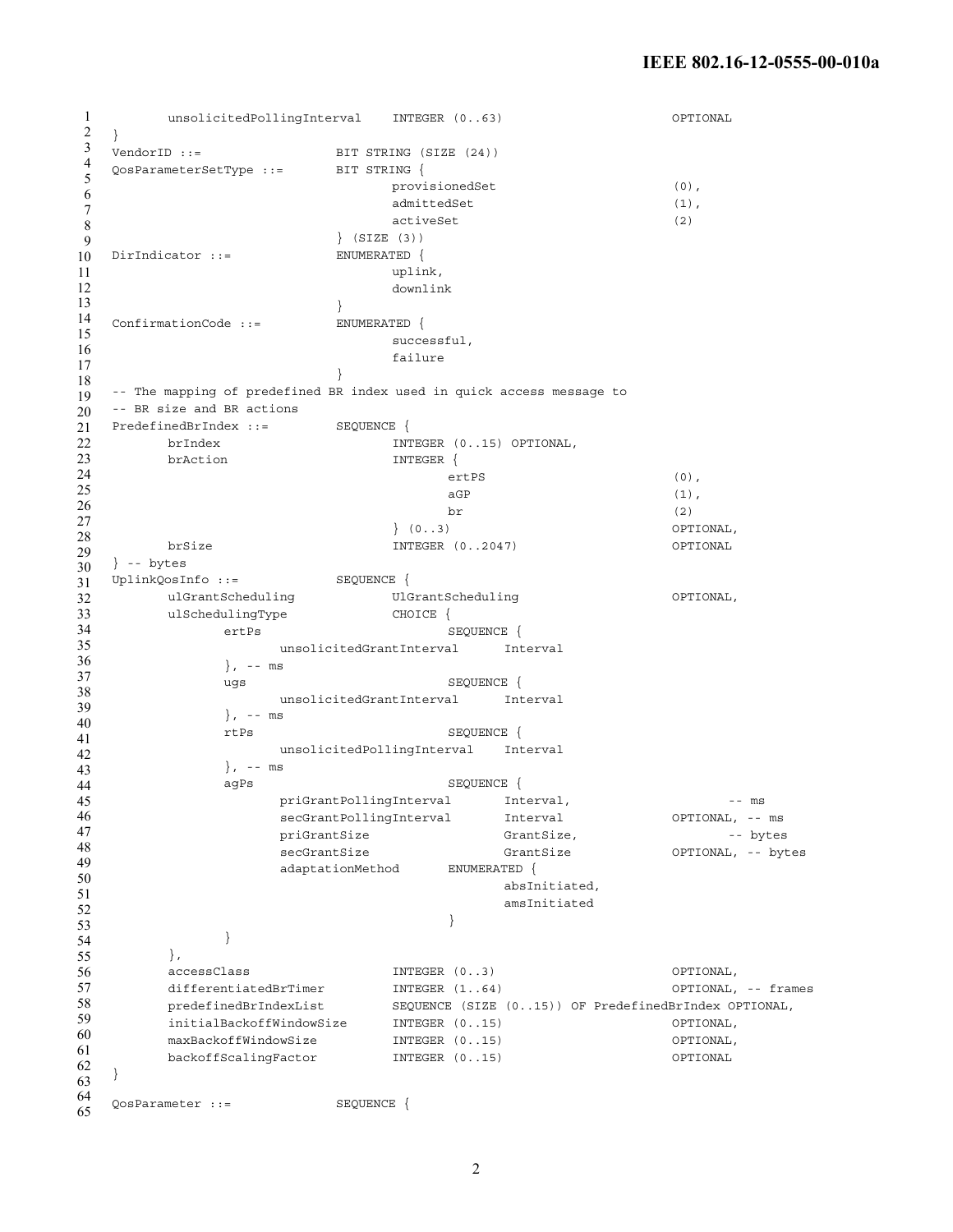| 1      |                           |                                         |                    |
|--------|---------------------------|-----------------------------------------|--------------------|
| 2      | trafficPriority           | INTEGER $(07)$                          | OPTIONAL,          |
| 3      | maxSustainedRate          | DataRate                                | OPTIONAL, -- bps   |
| 4      | maxTrafficBurst           | DataRate                                | OPTIONAL, -- bytes |
| 5      | minReservedTrafficRate    | DataRate                                | OPTIONAL, -- bps   |
| 6      | maxLaytency               | DataRate                                | OPTIONAL, -- ms    |
| 7      |                           |                                         |                    |
|        | pagingPreference          | PagingPreference                        | OPTIONAL,          |
| 8      | reqTransmissionPolicy     | ReqTransmissionPolicy                   | OPTIONAL,          |
| 9      | toleratedJitter           | DataRate                                | OPTIONAL, -- ms    |
| 10     | directionalQosInfo        | CHOICE {                                |                    |
| 11     | downlinkInfo              | NULL,                                   |                    |
| 12     | uplinkInfo                | UplinkQosInfo                           |                    |
| 13     | $\}$ ,                    |                                         |                    |
| 14     | macInOrderDelivery        | ENUMERATED {                            |                    |
| 15     |                           | notPreserved,                           |                    |
| 16     |                           |                                         |                    |
|        |                           | preserved                               |                    |
| 17     |                           |                                         | OPTIONAL,          |
| 18     | orderPreservation         | CHOICE {                                |                    |
| 19     | notPreservation           | NULL,                                   |                    |
| 20     | preservation              | SEQUENCE {                              |                    |
| 21     |                           | nonArqReorderTimeout<br>INTEGER $(132)$ |                    |
| 22     | <sup>}</sup>              |                                         |                    |
| 23     | $\}$ , -- 5ms             |                                         |                    |
| 24     | vendorId                  | VendorID                                | OPTIONAL           |
|        |                           |                                         |                    |
| 25     | $\big\}$                  |                                         |                    |
| 26     |                           |                                         |                    |
| 27     |                           |                                         |                    |
| 28     |                           |                                         |                    |
| 29     | GrantSize $::=$           | INTEGER (065535)                        |                    |
| 30     |                           |                                         |                    |
| 31     |                           |                                         |                    |
| 32     | $UIGrant Scheduling ::=$  | ENUMERATED {                            |                    |
| 33     |                           | undefined,                              |                    |
| 34     |                           | bestEffort,                             |                    |
| 35     |                           | nrtPs,                                  |                    |
|        |                           | rtPs,                                   |                    |
| 36     |                           | ertPs,                                  |                    |
| 37     |                           | ugs                                     |                    |
| 38     |                           | <sup>}</sup>                            |                    |
| 39     |                           |                                         |                    |
| 40     | ReqTransmissionPolicy ::= | BIT STRING {                            |                    |
| 41     |                           |                                         |                    |
| 42     |                           | broadcastBr                             | $(0)$ ,            |
| 43     |                           | multicastBr                             | $(1)$ ,            |
| 44     |                           | piggyback                               | $(2)$ ,            |
| $45\,$ |                           | noFragmentation                         | $(3)$ ,            |
| 46     |                           | noPhs                                   | $(4)$ ,            |
| 47     |                           | noPcking                                | $(5)$ ,            |
|        |                           |                                         |                    |
| 48     |                           | noRohc                                  | (6)                |
| 49     |                           | $\}$ (SIZE $(7)$ )                      |                    |
| 50     | PagingPreference ::=      | ENUMERATED {                            |                    |
| 51     |                           | noPagingGeneration,                     |                    |
| 52     |                           | pagingGeneration                        |                    |
| 53     |                           |                                         |                    |
| 54     |                           |                                         |                    |
| 55     | DataDeliveryServices ::=  | INTEGER {                               |                    |
| 56     |                           | ugs                                     | $(0)$ ,            |
| 57     |                           | rtVrs                                   | $(1)$ ,            |
| 58     |                           |                                         |                    |
|        |                           | nrtVrs                                  | $(2)$ ,            |
| 59     |                           | be                                      | $(3)$ ,            |
| 60     |                           | ertVrs                                  | $(4)$ ,            |
| 61     |                           | aGPs                                    | (5)                |
| 62     |                           | (0255)                                  |                    |
| 63     |                           | INTEGER {                               |                    |
| 64     | CsSpecification ::=       |                                         |                    |
| 65     |                           | packetIpv4                              | $(1)$ ,            |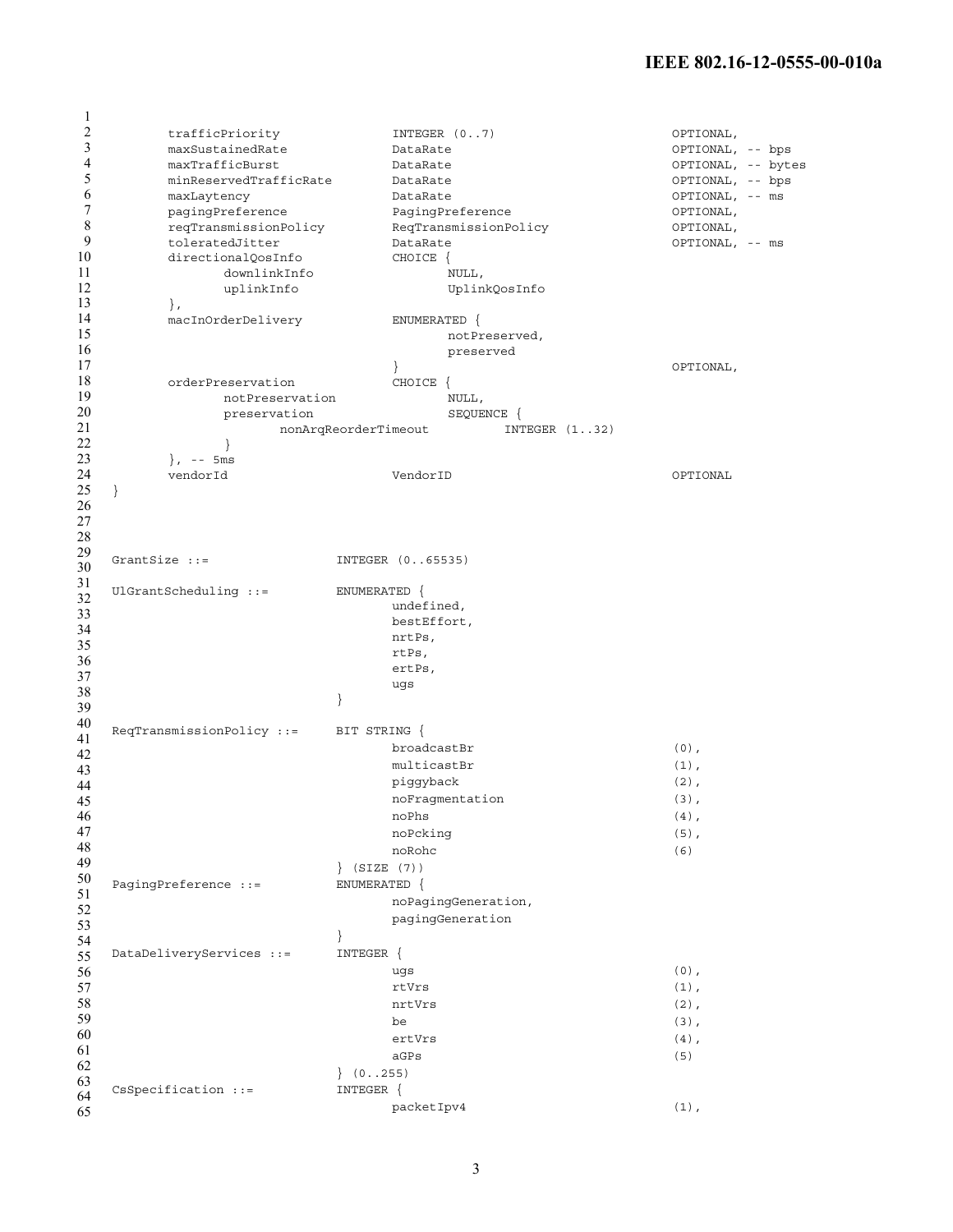1 2 3 4 5 6 7 8 9 10 11 12 13 14 15 16 17 18 19 20 21 22 23 24 25 26 27 28 29 30 31 32 33 34 35 36 37 38 39 40 41 42 43 44 45 46 47 48 49 50 51 52 53 54 55 56 57 58 59 60 61 62 63 64 65 packetIpv6 (2), packetEthernet (3), packetIpv4OrIpv6 (14), multiProtocol (15), talkAroundDC (18) } (0..255) PacketErrorRate ::= SEQUENCE { perMeasurement ENUMERATED { postArqHarq, beforeArqHarq }, perValue CHOICE { percentage INTEGER (0..63), -- 0 to 63% negExponentialOf10 INTEGER (0..63)  $\}$  -- PER = 10EXP -N/10 } ArqAttribute ::= SEQUENCE { arqEnable ENUMERATED { arqNotRequested, arqRequested } OPTIONAL, arqWindowSize INTEGER (1..65535) OPTIONAL, - arqBlockLifeTime INTEGER (0..65535) OPTIONAL, -- 100us arqSyncLossTimeout INTEGER (0..65535) OPTIONAL, -- 100us arqPurgeTimeout INTEGER (0..65535) OPTIONAL, -- 100us --  $sub-block size = 2^(P+3), 0<=P<=7$ arqSubBlockSize INTEGER (0..7) OPTIONAL, -- Bytes arqErrorDetectionTimeout INTEGER (0..65535) OPTIONAL, -- 100s arqFeedbackPollRetryTimeout INTEGER (0..65535) OPTIONAL -- 100s } IpAddrAndMask ::= CHOICE { ipV4 SEQUENCE { ipAddr BIT STRING (SIZE (32)), ipMask BIT STRING (SIZE (32)) }, ipV6 SEQUENCE { ipAddr BIT STRING (SIZE (128)), ipMask BIT STRING (SIZE (128)) } } ProtocolPortRange ::= SEQUENCE { lowPortNumber IPPortNumber, highPortNumber IPPortNumber } ClassificationRule ::= SEQUENCE { priority  $NTEGER (0.255)$  OPTIONAL, protocolField INTEGER (0..255) OPTIONAL, ipMaskAndSrcAddr IpAddrAndMask OPTIONAL, ipMaskAndDestAddr IpAddrAndMask OPTIONAL, protocolSrcPortRange ProtocolPortRange OPTIONAL, protocolDestPortRange ProtocolPortRange OPTIONAL, associatedPhsiIndex INTEGER (0..255) OPTIONAL, classificationRuleIndex INTEGER (0..65535) OPTIONAL, vendorID VendorID OPTIONAL, ipV6FlowLabel BIT STRING (SIZE (24)) OPTIONAL, classificationAction ENUMERATED { none, discard } OPTIONAL,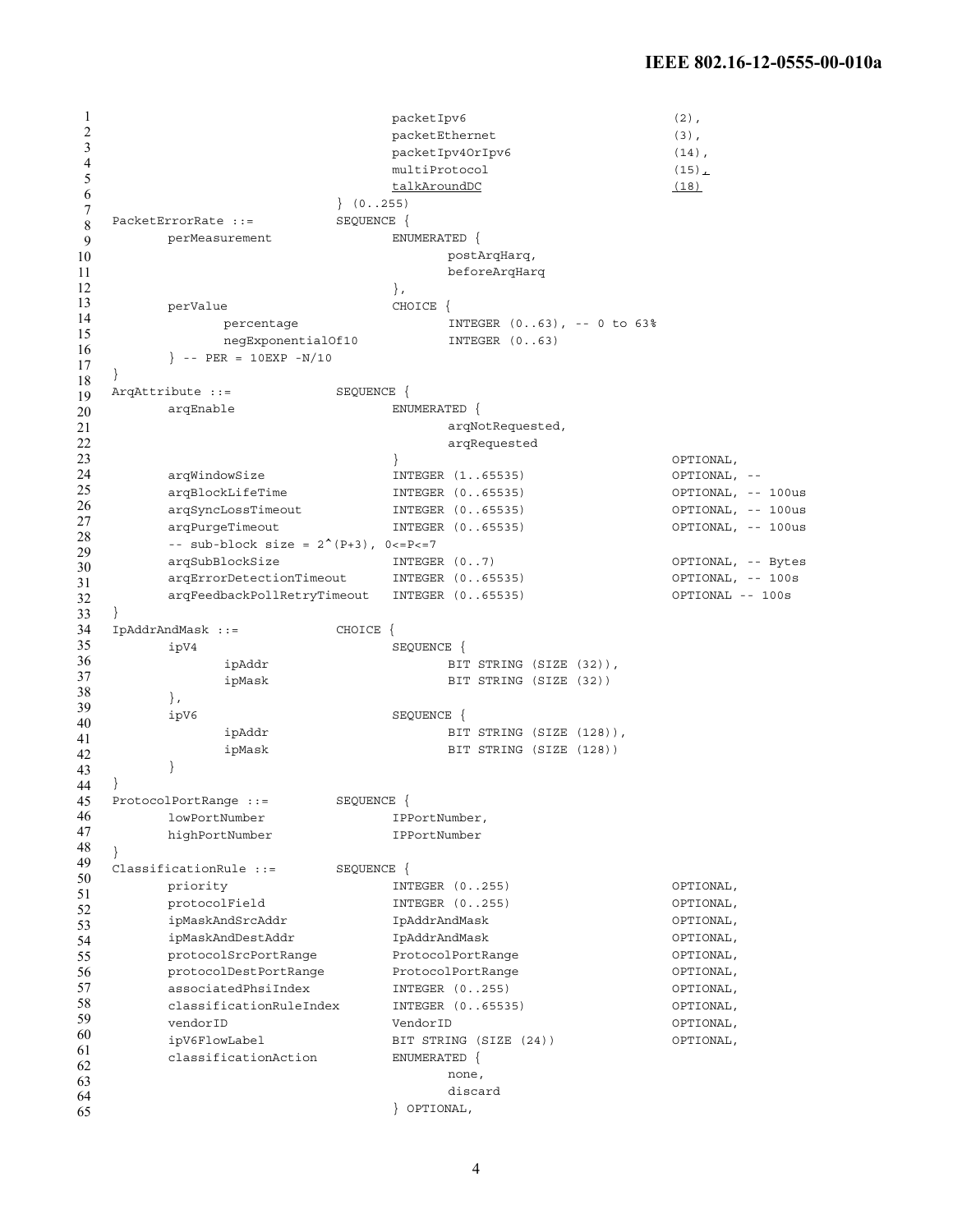```
1
2
3
4
5
6
7
8
9
10
11
12
13
14
15
16
17
18
19
20
21
22
23
24
25
26
27
28
29
30
31
32
33
34
35
36
37
38
39
40
41
42
EthMacAddrAndMask ::= SEQUENCE { 
43
44
45
46
47
48
49
50
51
52
53
54
55
56
EtherType8Bits ::= SEQUENCE { 
57
58
59
60
61
62
63
64
65
        dscpValue INTEGER (0..63) OPTIONAL, 
       phsDscAction PHSDSCAction OPTIONAL, 
       phsRuleAdded PhsRuleActions OPTIONAL, 
        ethernetAttributes EthernetAttributes OPTIONAL, 
        innerIpProtocolInfo InnerIpProtocolInfo OPTIONAL
   } 
  InnerIpProtocolInfo ::= SEQUENCE { 
        innerSrcIpAddr BIT STRING (SIZE (32)) OPTIONAL, 
        innerDestIpAddr BIT STRING (SIZE (32)) OPTIONAL, 
        innerProtocolField BIT STRING (SIZE (8)) OPTIONAL, 
        innerTos BIT STRING (SIZE (8)) OPTIONAL, 
       innerIpv6FlowLable BIT STRING (SIZE (8)) OPTIONAL
   } 
  PHSDSCAction ::= ENUMERATED {
                             addPHSRule, 
                             setPHSRule, 
                             deletePHSRule, 
                             deleteAllPHSRules 
                        } 
  PhsRuleActions ::= CHOICE {
    addPhsRule PhsRule,
        setPhsRule PhsRule,
        deletePhsRule INTEGER (0..255),
        deleteAllPhsRules NULL
  } 
  PhsRule ::= SEQUENCE {<br>phsiField \begin{array}{ccc} \texttt{INT} \end{array}INTEGER (0..255) OPTIONAL,
       phsfField OCTET STRING (SIZE (0..255)) OPTIONAL, 
       -- phsmField[x] = 0 don't surpress x's byte, 
       -- phsmField[x] = 1 subpress x's byte 
       phsmField BIT STRING (SIZE (0..255)) OPTIONAL, 
        phsvField ENUMERATED { 
                                 verify, 
                                  doNotVerify 
                             } OPTIONAL, 
        vendorSpecificPHSParameters OCTET STRING (SIZE (0..999)) OPTIONAL
   } 
  ethMacAddress MACAddress.
       ethMaskAddress MACAddress
  } 
  EtherType ::= ENUMERATED { 
                            noLayer3Matching, 
                             dixSnap, 
                             dsap 
                        } 
  EtherType16Bits ::= SEQUENCE {
        eprot1 BIT STRING (SIZE (16)),
        eprot2 BIT STRING (SIZE (16))
  } 
   eprot1 BIT STRING (SIZE (8)),
        eprot2 BIT STRING (SIZE (8))
  } 
  Ieee802Dot2Sap ::= SEQUENCE { 
        ethType EtherType,
        layer3ProtocolId CHOICE { 
             noL3Matching NULL,
             dixSnapEncp EtherType16Bits,
```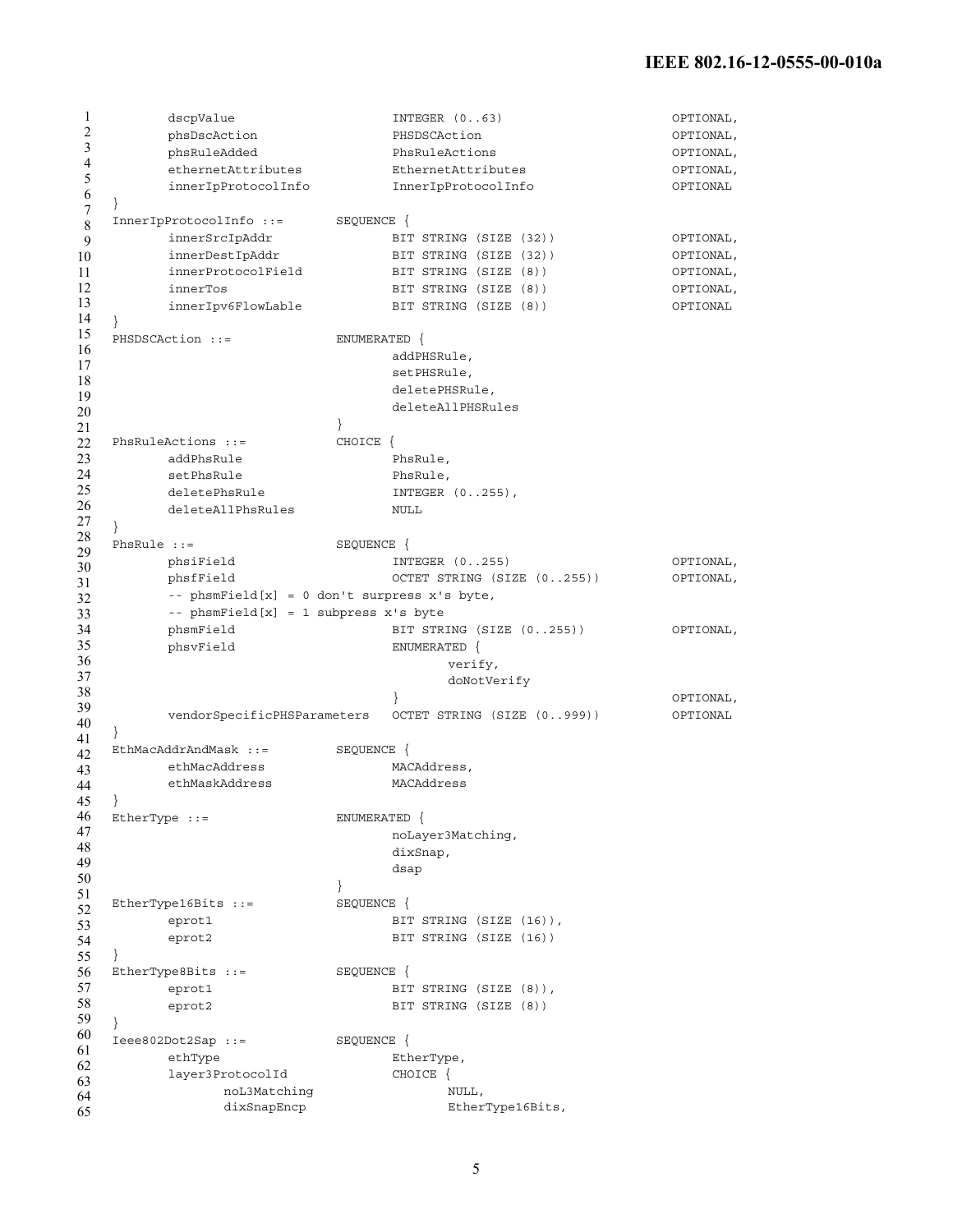```
1
2
3
4
5
6
7
8
9
10
11
12
13
14
15
16
17
18
19
20
21
22
23
24
25
26
27
28
29
30
31
32
33
34
35
36
37
38
39
40
41
42
43
44
45
46
47
48
49
50
51
52
53
54
55
56
57
58
59
60
61
62
63
64
65
         dsapEncp extension of the extending the EtherType8Bits
         }
   } 
   UserPriority ::= SEQUENCE {
         priorityLow INTEGER (0..7),
         priorityHigh INTEGER (0..7)
   } 
   EthernetAttributes ::= SEQUENCE { 
         ethMaskAndDestMacAddr EthMacAddrAndMask OPTIONAL, 
         ethMaskAndSrcMacAddr EthMacAddrAndMask OPTIONAL, 
         ieee802Dot2Sap Ieee802Dot2Sap OPTIONAL, 
         userPriority UserPriority UserPriority OPTIONAL,
         vlanId BIT STRING (SIZE (12)) OPTIONAL
   } 
   RohcAttributes ::= SEQUENCE { 
         maxContextId INTEGER (0..65535) OPTIONAL, 
         largeContextId INTEGER {
                                      smallCid (0),
                                      largeCid (1) 
                                } (0..255) OPTIONAL, 
         -- 0: no segmentation, 
         -- 1..65535 Maximum reconstructed reception unit in Byte 
         rohcMrru INTEGER (0..65535) OPTIONAL
   } 
   EMBSService ::= BIT STRING {
                                embsInServingABSOnly (0),
                                embsInZoneWithMacroDiversity (1),
                                embsInZoneWithoutMacroDiversity (2)
                          } (SIZE (3)) 
   ClassifierDSCAction ::= ENUMERATED { 
                                dscAddClassifier, 
                                dscReplaceClassifier, 
                                dscDeleteClassifier 
                          } 
   GroupID ::= INTEGER (0..4095)
   GroupResourceAllocInfo ::= SEQUENCE { 
         groupID GroupID,
         longTTIIndicator ENUMERATED { 
                                     oneAAISubframe, 
                                      fourOrAllAAISubframes 
                                }, 
         periodicity ENUMERATED {
                                     oneFrame, 
                                      twoFrames, 
                                      fourFrames, 
                                      eightFrames
                                }, 
         mimoModeSet ENUMERATED {
                                      mode0, 
                                      mode1And2, 
                                      mode2, 
                                      mode2And4 
                                }, 
         userBitmapSize ENUMERATED { 
                                      size4, 
                                      size8, 
                                      size16, 
                                      size32 
                                },
```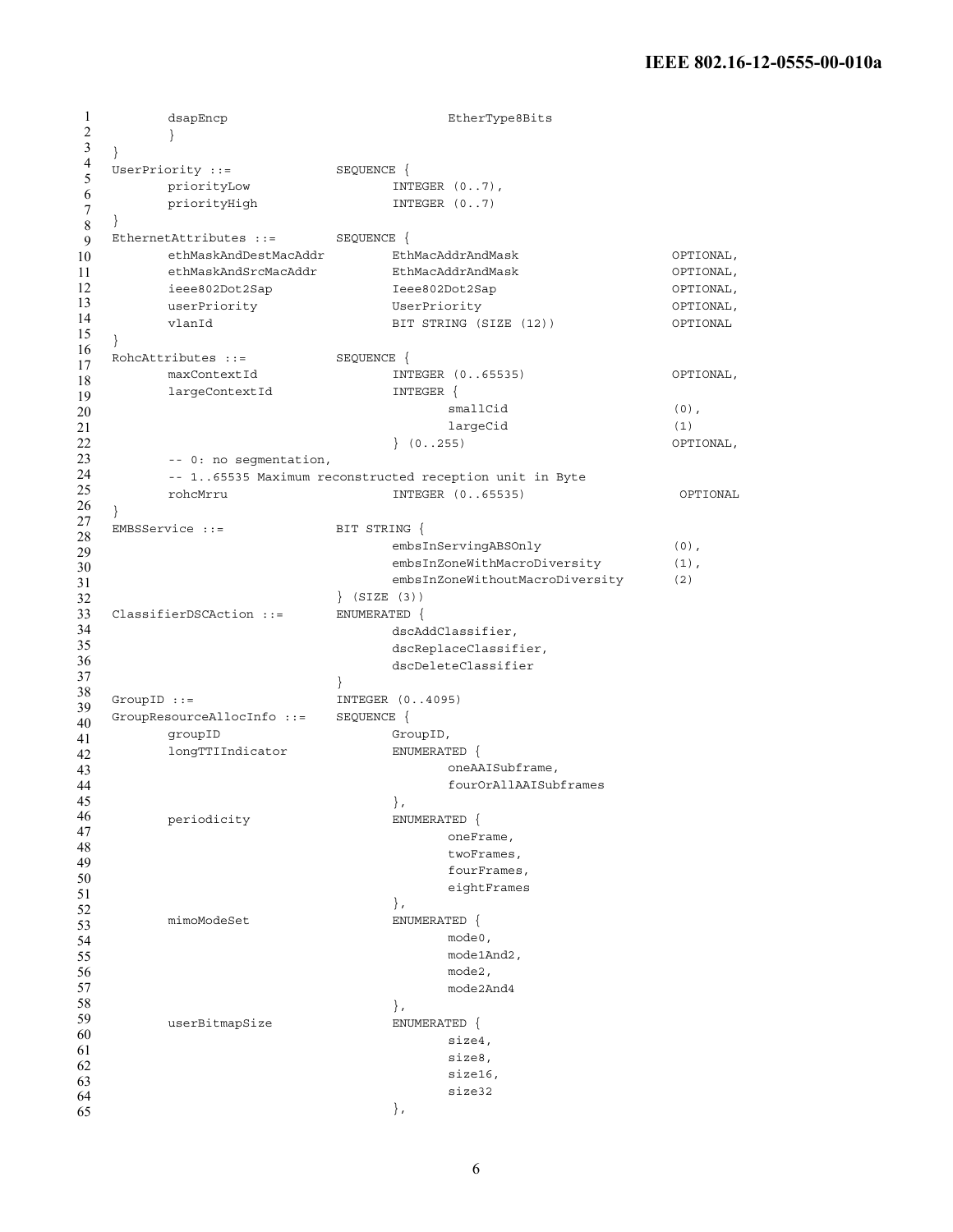1 2 3 4 5 6 7 8 9 10 11 12 13 14 15 16 17 18 19 20 21 22 23 24 25 26 27 28 29 30 31 32 33 34 35 36 37 38 39 40 41 42 43 44 45 46 47 48 49 50 51 52 53 54 55 56 57 58 59 60 61 62 63 64 65 userBitmapIndex **INTEGER** (0..31), initialACID INTEGER  $(0..15)$ , numberOfACIDs INTEGER  $(0..7)$ , resourceSizeInclusionBitmap BIT STRING (SIZE (16)) } SleepRspCode ::= ENUMERATED { unsolicitedRequest, slpReqApproved, slpReqRejected } FastFbkChannelOp ::= ENUMERATED { fastFbkChKept, fastFbkChDeallocAtFrame, autoFastFbkChDealloc } SleepCycleSetting ::= CHOICE { request SleepReqAction, response SleepRspAction } SleepReqAction ::= SEQUENCE { operation CHOICE { switchSleepCycle SEQUENCE { sleepCycleID SCID, startFrameNumber INTEGER (0..63) }, changeSleepCycle SEQUENCE { sleepCycleID SCID, startFrameNumber INTEGER (0..63), trafficIndicationFlag TrafficIndicationFlag, listeningWindowExtFlag ListeningWindowExtFlag, nextSleepCycleIndicator NextSleepCycleIndicator, initialSleepCycle INTEGER  $(0..15)$ , finalSleepCycle INTEGER  $(0..1023)$ , listeningWindow INTEGER (0..63), newInitialSleepCycle INTEGER (0..31) OPTIONAL, tAMS INTEGER (0..31) OPTIONAL } } } SleepRspAction ::= SEQUENCE { responseCode SleepRspCode, operation CHOICE { switchSleepCycle SEQUENCE { sleepCycleID SCID SCID OPTIONAL, startFrameNumber INTEGER (0..63) OPTIONAL, ffbchOperation FastFbkChannelOp OPTIONAL }, changeSleepCycle SEQUENCE { sleepCycleID SCID SCID OPTIONAL, startFrameNumber INTEGER (0..63) OPTIONAL, ffbchOperation FastFbkChannelOp OPTIONAL, trafficIndicationFlag TrafficIndicationFlag OPTIONAL, listeningWindowExtFlag ListeningWindowExtFlag OPTIONAL, nextSleepCycleIndicator NextSleepCycleIndicator OPTIONAL, initialSleepCycle INTEGER (0..15) OPTIONAL, finalSleepCycle INTEGER (0..1023) OPTIONAL, listeningWindow INTEGER (0..63) OPTIONAL, slpId SLPID OPTIONAL, newInitialSleepCycle INTEGER (0..31) OPTIONAL,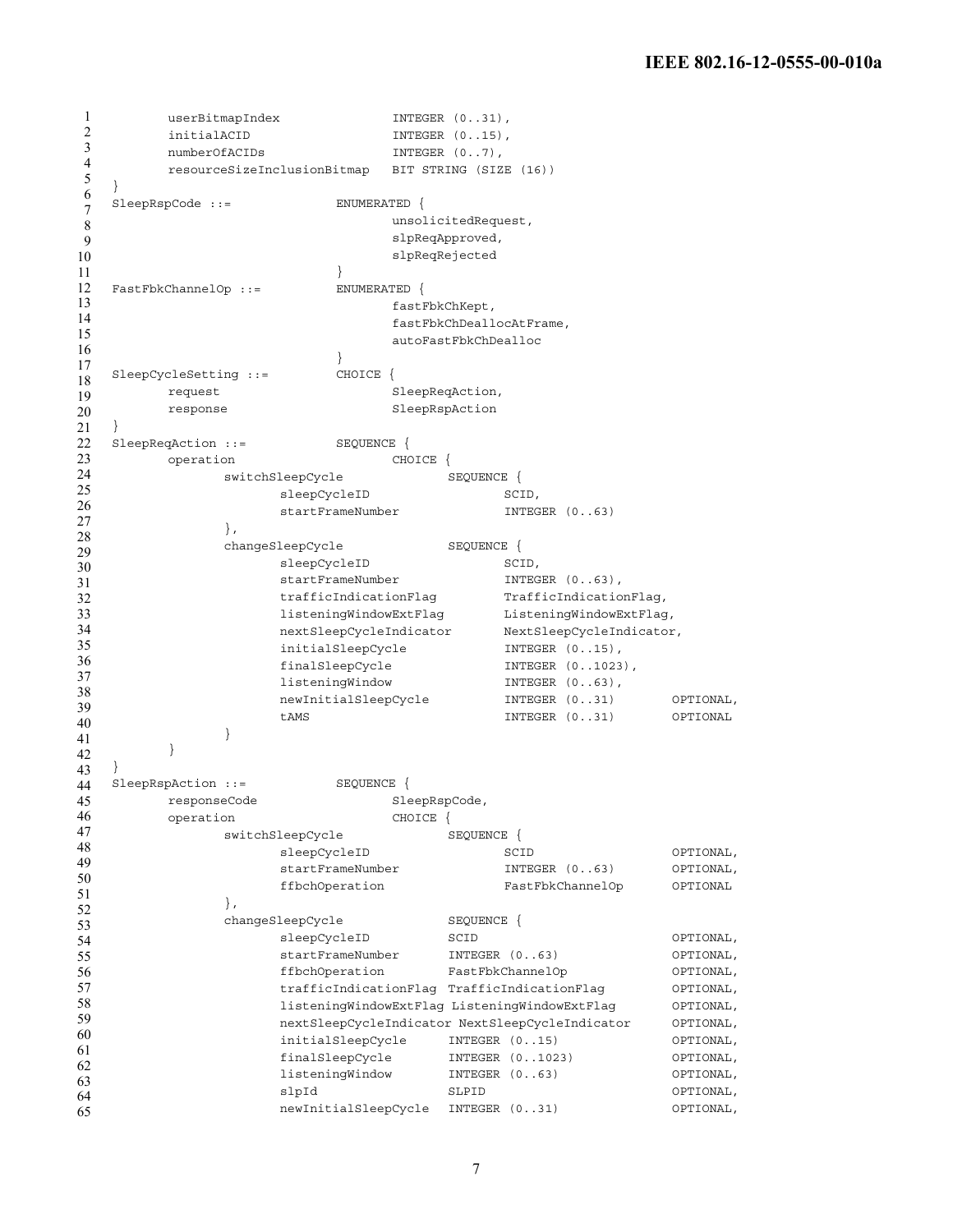1 2 3 4 5 6 7 8 9 10 11 12 13 14 15 16 17 18 19 20 21 22 23 24 25 26 27 28 29 30 31 32 33 34 35 36 37 38 39 40 41 42 43 44 45 46 47 48 49 50 51 52 53 54 55 56 57 58 59 60 61 62 63 64 65 tAMS INTEGER (0..31) OPTIONAL } } OPTIONAL, reqDuration INTEGER (0..255) OPTIONAL } HRMulticastService ::= BIT STRING { hrMulticastInServingABSOnly (0), hrMulticastInMultiBSZone (1) } (SIZE (2)) HRMulticastFlowAddition ::= SEQUENCE (SIZE (1..16)) OF SEQUENCE { hrMulticastGroupID HRMulticastGroupID, f<u>ID</u> FID, feedbackReqInd CHOICE { feedbackReqInd BOOLEAN, feedbackResInd ENUMERATED { ackOnly, nackOnly, noFeedback } }OPTIONAL, -- 0: ACK only, 1: NACK only<br>logicalChannlInd INTEGER (0..4095) OPTIONAL, probInd INTEGER (0..1023) OPTIONAL } HRMulticastFlowChange ::= SEQUENCE (SIZE (1..16)) OF SEQUENCE { currentHRMulticastGroupID HRMulticastGroupID, currentFID FID, newHRMulticastGroupID HRMulticastGroupID, newFID FID } HRMulticastFlowDelete ::= SEQUENCE (SIZE (1..16)) OF SEQUENCE { hrMulticastGroupID HRMulticastGroupID, fID FID  $\downarrow$ HRMulticastSupportedAdd ::= SEQUENCE { hrMulticastGroupZoneId HRMulticastGroupZoneID, hrMulticastIndicationCycle HRMulticastIndicationCycle OPTIONAL, hrMulticastInfo HRMulticastFlowAddition OPTIONAL } HRMulticastSupportedChange ::= SEQUENCE { hrMulticastGroupZoneId HRMulticastGroupZoneID OPTIONAL,<br>hrMulticastIndicationCycle HRMulticastIndicationCycle OPTIONAL, hrMulticastIndicationCycle HRMulticastIndicationCycle OPTIONAL, hrMulticastInfo HRMulticastFlowChange OPTIONAL } HRMulticastSupportedDelete ::= SEQUENCE { hrMulticastInfo HRMulticastFlowDelete OPTIONAL } -- +-+-+-+-+-+-+-+-+-+-+-+-+-+-+-+-+-+-+-+-+-+-+-+-+-+-+-+- -- DSA Request -- +-+-+-+-+-+-+-+-+-+-+-+-+-+-+-+-+-+-+-+-+-+-+-+-+-+-+-+- AbsInitDsaInfo ::= SEQUENCE { sfid SFID, fid FID } UnicastAvailIntervalBitmap ::= CHOICE {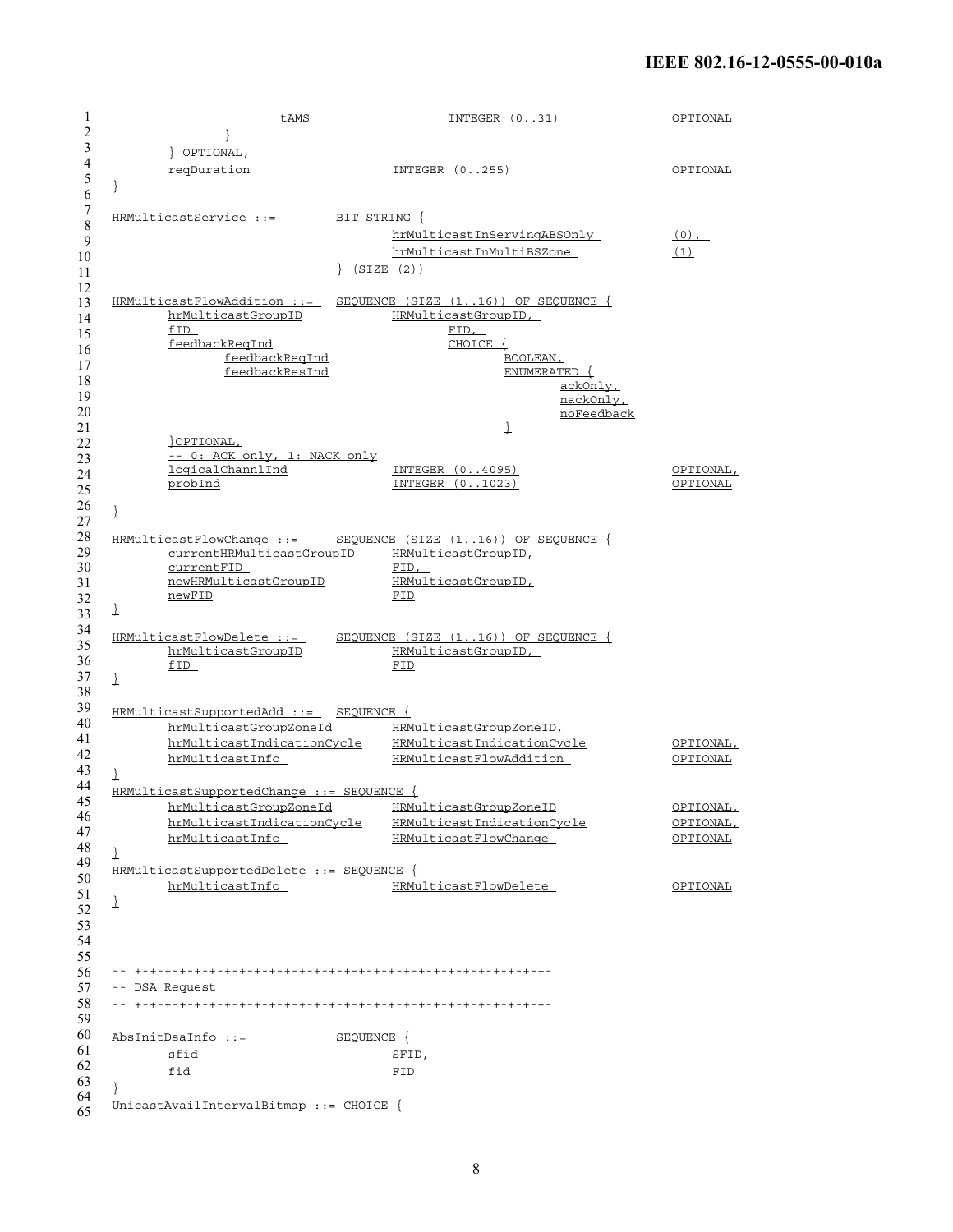```
1
2
3
4
5
6
7
8
9
10
11
12
13
14
15
16
17
18
19
20
21
22
23
24
25
26
27
28
29
30
31
32
33
34
35
36
37
38
39
40
41
42
43
44
45
46
47
48
49
50
51
52
53
54
55
56
57
58
59
60
61
62
63
64
65
       nmsi4 BIT STRING (SIZE (4)),
       nmsi8 BIT STRING (SIZE (8)),
       nmsi16 BIT STRING (SIZE (16)),
       nmsi32 BIT STRING (SIZE (32))
   } 
  AdditionalSfInfo ::= SEQUENCE {
       qosParameterSet QosParameterSetType OPTIONAL, 
       serviceClassName ServiceClassName OPTIONAL, 
       globalServiceClass GlobalServiceClassName OPTIONAL, 
       csSpecificationType CsSpecification OPTIONAL, 
       dataDeliveryServices DataDeliveryServices OPTIONAL, 
      arqAttributes ArqAttribute OPTIONAL, 
      classificationRules ClassificationRule OPTIONAL, 
      rohcAttributes RohcAttributes OPTIONAL, 
      sduInterArrival Interval OPTIONAL, -- 0.5ms
      timeBase Interval OPTIONAL, -- ms 
      sduSize INTEGER (0..255) DEFAULT 49,
      targetSaid INTEGER (0..255) OPTIONAL, 
      packetErrorRate PacketErrorRate OPTIONAL, 
       macHeaderType ENUMERATED {
                                agmh, 
                                spmh 
                           } OPTIONAL
   } 
   GroupParaCreateChange ::= SEQUENCE { 
      commonQosParameters    SEQUENCE {
           qosParameter QosParameter OPTIONAL,
            additionalSfInfo AdditionalSfInfo OPTIONAL 
       }, 
       qtySfid INTEGER (1..32) OPTIONAL, 
       groupFidList SEQUENCE (SIZE (1..32)) OF SEQUENCE { 
           fid FID 
       }, 
       groupFidParameterArray SEQUENCE (SIZE (1..32)) OF SEQUENCE { 
            fid FID, 
            nonCommonQosParameters SEQUENCE { 
                qosParameter QosParameter OPTIONAL, 
                 additionalSfInfo AdditionalSfInfo OPTIONAL 
            } 
        } OPTIONAL
  } 
  CoupledGroupCreateChange ::= SEQUENCE { 
       commonQosParameters SEQUENCE { 
            qosParameter QosParameter OPTIONAL, 
            additionalSfInfo AdditionalSfInfo OPTIONAL 
       }, 
       qtyCoupledSfid INTEGER (0..32) OPTIONAL, 
       coupledFidArray SEQUENCE (SIZE (1..16)) OF SEQUENCE { 
            fid FID 
       }, 
       coupledNonCommonFidArray SEQUENCE (SIZE (1..16)) OF SEQUENCE { 
            fid FID, 
            nonCommonQosParameters SEQUENCE { 
                qosParameter QosParameter OPTIONAL, 
                 additionalSfInfo AdditionalSfInfo OPTIONAL 
            } 
        } OPTIONAL
   } 
  AAI-DSA-REQ ::= SEQUENCE {
```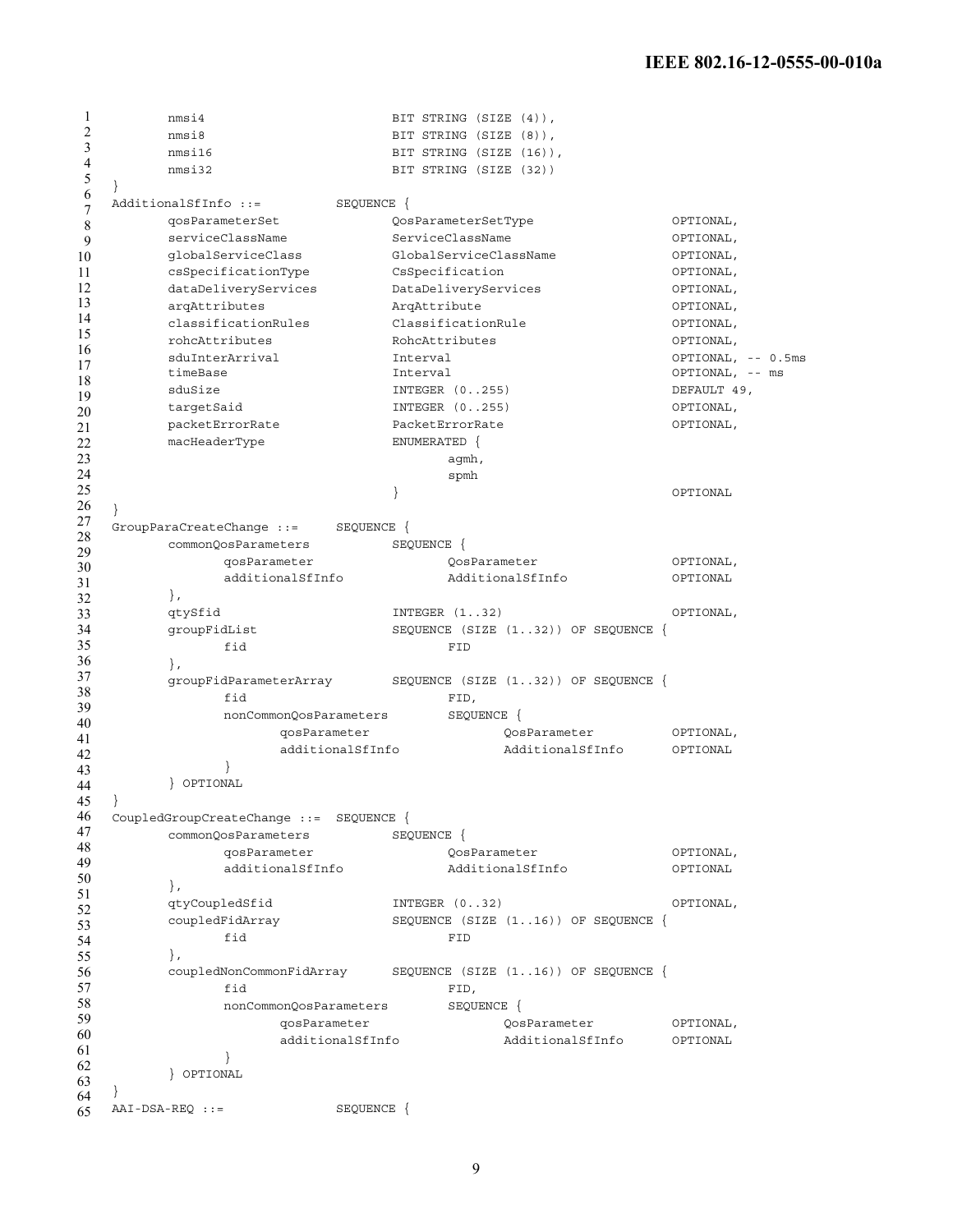| 1              | fidChangeCount                   | FidChangeCount,                                  |           |
|----------------|----------------------------------|--------------------------------------------------|-----------|
| $\overline{2}$ | absInitDsaInfo                   | AbsInitDsaInfo                                   | OPTIONAL, |
| 3              | directionIndicator               | DirIndicator,                                    |           |
| 4              | qoSParameters                    | OosParameter                                     | OPTIONAL, |
| 5              | additionalSfInfo                 | AdditionalSfInfo                                 | OPTIONAL, |
| 6              | emergencyIndication              | <b>BOOLEAN</b>                                   | OPTIONAL, |
| 7              | embsService                      | EMBSService                                      | OPTIONAL, |
| 8<br>9         | fullEMBSIDArray                  | SEQUENCE (SIZE $(18)$ ) OF SEQUENCE {            |           |
| 10             | embsZoneID                       | EMBSZoneID,                                      |           |
| 11             | carrierIndex                     | PhyCarrierIndex,                                 |           |
| 12             | embsidFIDMappingList             | SEQUENCE (SIZE $(115)$ ) OF SEQUENCE {           |           |
| 13             | embsid                           | EMBSID,                                          |           |
| 14             | fid                              | FID                                              |           |
| 15             |                                  |                                                  |           |
| 16             | OPTIONAL,                        |                                                  |           |
| 17             | unicastAvailIntervalBitmap       |                                                  |           |
| 18             |                                  | UnicastAvailIntervalBitmap                       | OPTIONAL, |
| 19             | groupParameterCreateChange       | GroupParaCreateChange                            | OPTIONAL, |
| 20             | coupledGroupCreateChange         | CoupledGroupCreateChange                         | OPTIONAL, |
| 21             | multicastGroup                   | SEQUENCE (SIZE $(116)$ ) OF SEQUENCE {           |           |
| 22             | multicastGroupId                 | MulticastGroupID,                                |           |
| 23             | fid                              | FID                                              |           |
| 24             | } OPTIONAL,                      |                                                  |           |
| 25             | -- for HR-Network                |                                                  |           |
| 26<br>27       | hrMulticastService               | HRMulticastService                               | OPTIONAL, |
| 28             | hrMulticastSupportedAdd          | HRMulticastSupportedAdd                          | OPTIONAL, |
| 29             |                                  |                                                  |           |
| 30             | sleepCycleSetting                | SleepCycleSetting                                | OPTIONAL, |
| 31             | harqChannelsList                 | SEQUENCE (SIZE (116)) OF INTEGER (015) OPTIONAL, |           |
| 32             |                                  |                                                  |           |
| 33             | -- for HR-Network                |                                                  |           |
| 34             | twdcAddressforTX                 | INTEGER (04095)                                  | OPTIONAL, |
| 35             | twdcAddressforRX                 | INTEGER (04095)                                  | OPTIONAL, |
| 36             | fbisConInd                       | <b>BOOLEAN</b>                                   | OPTIONAL, |
| 37<br>38       | $\sim$ $\sim$ $\sim$             |                                                  |           |
| 39             | $\}$                             |                                                  |           |
| 40             |                                  |                                                  |           |
| 41             | -- DSA Response                  |                                                  |           |
| 42             |                                  |                                                  |           |
| 43             | $AAI-DSA-RSP :: =$<br>SEQUENCE { |                                                  |           |
| 44             | fidChangeCount                   | FidChangeCount,                                  |           |
| 45             | confirmationCode                 | ConfirmationCode,                                |           |
| 46<br>47       | fid                              | FID                                              | OPTIONAL, |
| 48             | groupParameterCreateChange       | SEQUENCE {                                       |           |
| 49             | fidArray                         | SEQUENCE $(SIZE (116))$ OF SEQUENCE $\{$         |           |
| 50             | fid                              | FID                                              | OPTIONAL  |
| 51             |                                  |                                                  |           |
| 52             | OPTIONAL,                        |                                                  |           |
| 53             | embsService                      | EMBSService                                      | OPTIONAL, |
| 54             | fullEMBSIDArray                  | SEQUENCE (SIZE (18)) OF SEQUENCE {               |           |
| 55             | embsZoneID                       | EMBSZoneID,                                      |           |
| 56             | carrierIndex                     | PhyCarrierIndex                                  | OPTIONAL, |
| 57             |                                  | SEQUENCE (SIZE $(115)$ ) OF SEQUENCE {           |           |
| 58             | embsidFIDMappingArray            |                                                  |           |
| 59<br>60       | embsid                           | EMBSID,                                          |           |
| 61             | fid                              | FID                                              |           |
| 62             | $\}$                             |                                                  |           |
| 63             | POPTIONAL,                       |                                                  |           |
| 64             | carrierSwitching                 | CHOICE {                                         |           |
| 65             | unicastAvailIntervalBitmap       | UnicastAvailIntervalBitmap,                      |           |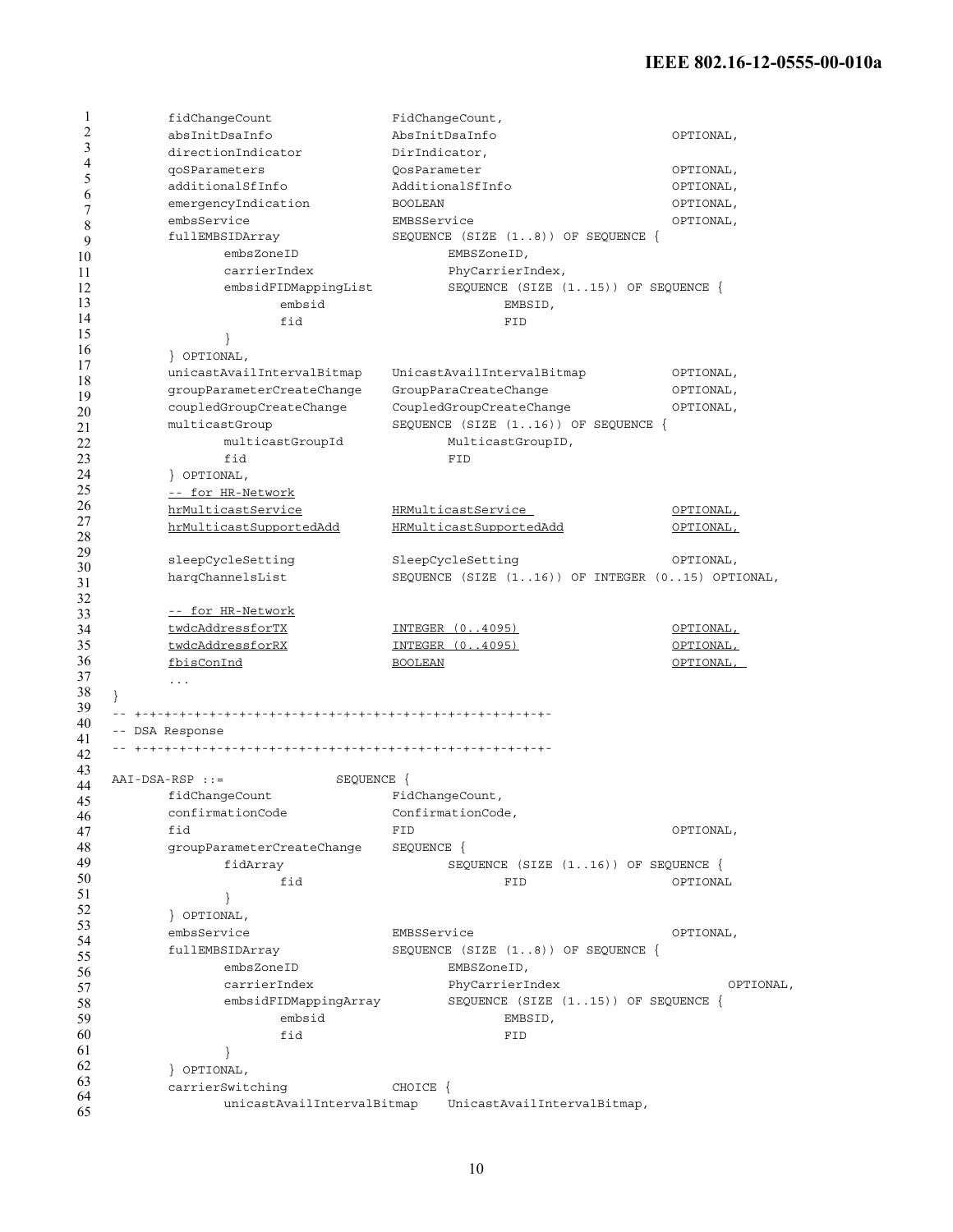1 2 3 4 5 6 7 8 9 10 11 12 13 14 15 16 17 18 19 20 21 22 23 24 25 26 27 28 29 30 31 32 33 34 35 36 37 38 39 40 41 42 43 44 45 46 47 48 49 50 51 52 53 54 55 56 57 58 59 60 61 62 63 64 65 aaiEmbsRepMsg NULL } OPTIONAL, multicastGroup SEQUENCE (SIZE (1..16)) OF SEQUENCE { multicastGroupId MulticastGroupID } OPTIONAL, -- for HR-Network hrMulticastService HRMulticastService OPTIONAL, hrMulticastSupportedAdd HRMulticastSupportedAdd OPTIONAL, sleepCycleSetting SleepCycleSetting OPTIONAL, fbisConInd BOOLEAN OPTIONAL, ... } -- +-+-+-+-+-+-+-+-+-+-+-+-+-+-+-+-+-+-+-+-+-+-+-+-+-+-+-+- -- DSA Acknlowledge -- +-+-+-+-+-+-+-+-+-+-+-+-+-+-+-+-+-+-+-+-+-+-+-+-+-+-+-+- AAI-DSA-ACK ::= SEQUENCE { fidChangeCount FidChangeCount, confirmationCode ConfirmationCode, ... } -- +-+-+-+-+-+-+-+-+-+-+-+-+-+-+-+-+-+-+-+-+-+-+-+-+-+-+-+- -- DSC Request -- +-+-+-+-+-+-+-+-+-+-+-+-+-+-+-+-+-+-+-+-+-+-+-+-+-+-+-+- AbsInitDscInfo ::= SEQUENCE { sfid SFID } AAI-DSC-REQ ::= SEQUENCE { fidChangeCount FidChangeCount, absInitDscInfo AbsInitDscInfo OPTIONAL, directionIndicator DirIndicator, serviceClassName ServiceClassName ServiceClassName OPTIONAL, globalServiceClass GlobalServiceClassName OPTIONAL, qosParameterSet QosParameterSetType OPTIONAL, qoSParameters QosParameter OPTIONAL, sduInterArrival Interval OPTIONAL, -- 0.5ms timeBase Interval OPTIONAL, -- ms classifierDSCAction ClassifierDSCAction OPTIONAL, classificationRules ClassificationRule OPTIONAL, rohcAttributes RohcAttributes OPTIONAL, packetErrorRate PacketErrorRate OPTIONAL, emergencyIndication BOOLEAN BOOLEAN CPTIONAL, embsService EMBSService OPTIONAL, fullEMBSIDArray SEQUENCE (SIZE (1..8)) OF SEQUENCE { embsZoneID EMBSZoneID, newEmbsZoneID EMBSZoneID, carrierIndex PhyCarrierIndex OPTIONAL, serviceFlowUpdateType CHOICE { bitmapAndNew SEQUENCE { serviceFlowUpdateBitmap BIT STRING (SIZE (16)), embsidFIDMappingArray SEQUENCE (SIZE (1..16)) OF SEQUENCE { newEMBSID EMBSID, newFID FID } }, currentAndNew SEQUENCE (SIZE (1..16)) OF SEQUENCE {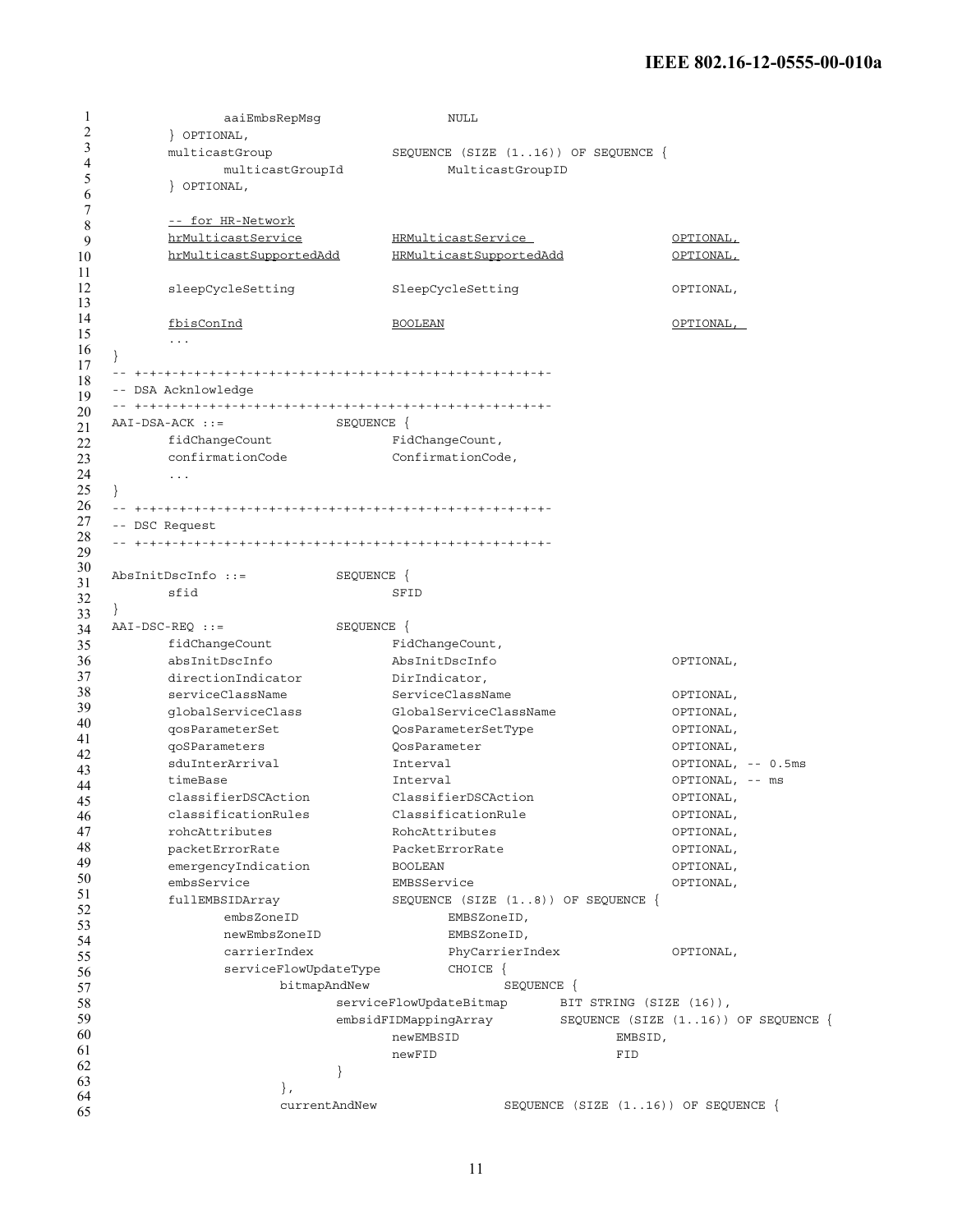1 2 3 4 5 6 7 8 9 10 11 12 13 14 15 16 17 18 19 20 21 22 23 24 25 26 27 28 29 30 31 32 33 34 35 36 37 38 39 40 41 42 43 44 45 46 47 48 49 50 51 52 53 54 55 56 57 58 59 60 61 62 63 64 65 currentEMBSID EMBSID, currentFID FID, newEMBSID **EMBSID** newFID FID } } } OPTIONAL, unicastAvailIntervalBitmap UnicastAvailIntervalBitmap OPTIONAL, groupParameterCreateChange GroupParaCreateChange OPTIONAL, coupledGroupCreateChange CoupledGroupCreateChange OPTIONAL, multicastGroupAddition SEQUENCE (SIZE (1..16)) OF SEQUENCE { multicastGroupAddedId MulticastGroupID } OPTIONAL, -- multicast group id to be added hrMulticastGroupZoneIdChange HRMulticastGroupZoneID OPTIONAL, hrMulticastIndicationCycleChange HRMulticastIndicationCycle OPTIONAL, hrMulticastSupportedAdd HRMulticastSupportedAdd OPTIONAL, hrMulticastSupportedChange HRMulticastSupportedChange OPTIONAL, multicastGroupDeletion SEQUENCE (SIZE (1..16)) OF SEQUENCE { multicastGroupDeletedId MulticastGroupID } OPTIONAL, -- multicast group id to be deleted hrMulticastSupportedDelete HRMulticastSupportedDelete OPTIONAL, sleepCycleSetting SleepCycleSetting SleepCycleSetting OPTIONAL, initialBackoffWindowSize INTEGER (0..15) OPTIONAL, maxBackoffWindowSize INTEGER (0..15) OPTIONAL, backoffScalingFactor INTEGER (0..15) OPTIONAL, harqChannelsList SEQUENCE (SIZE (1..16)) OF INTEGER (0..15) OPTIONAL, ... } -- +-+-+-+-+-+-+-+-+-+-+-+-+-+-+-+-+-+-+-+-+-+-+-+-+-+-+-+- -- DSC Response -- +-+-+-+-+-+-+-+-+-+-+-+-+-+-+-+-+-+-+-+-+-+-+-+-+-+-+-+- AAI-DSC-RSP ::= SEQUENCE { fidChangeCount FidChangeCount, sfid SFID OPTIONAL, confirmationCode ConfirmationCode, groupParameterCreateChange SEQUENCE { fidArray SEQUENCE (SIZE (1..16)) OF SEQUENCE { fid FID OPTIONAL } } OPTIONAL, sleepCycleSetting SleepCycleSetting OPTIONAL, ... } -- +-+-+-+-+-+-+-+-+-+-+-+-+-+-+-+-+-+-+-+-+-+-+-+-+-+-+-+- -- DSC Acknlowledge -- +-+-+-+-+-+-+-+-+-+-+-+-+-+-+-+-+-+-+-+-+-+-+-+-+-+-+-+- AAI-DSC-ACK ::= SEQUENCE { fidChangeCount FidChangeCount, confirmationCode ConfirmationCode, ... } -- +-+-+-+-+-+-+-+-+-+-+-+-+-+-+-+-+-+-+-+-+-+-+-+-+-+-+-+- -- DSD Request -- +-+-+-+-+-+-+-+-+-+-+-+-+-+-+-+-+-+-+-+-+-+-+-+-+-+-+-+- DsdEmbsInfo ::= SEQUENCE { embsZoneID EMBSZoneID, embsidFIDMappingArray SEQUENCE (SIZE (1..15)) OF SEQUENCE { embsid EMBSID,